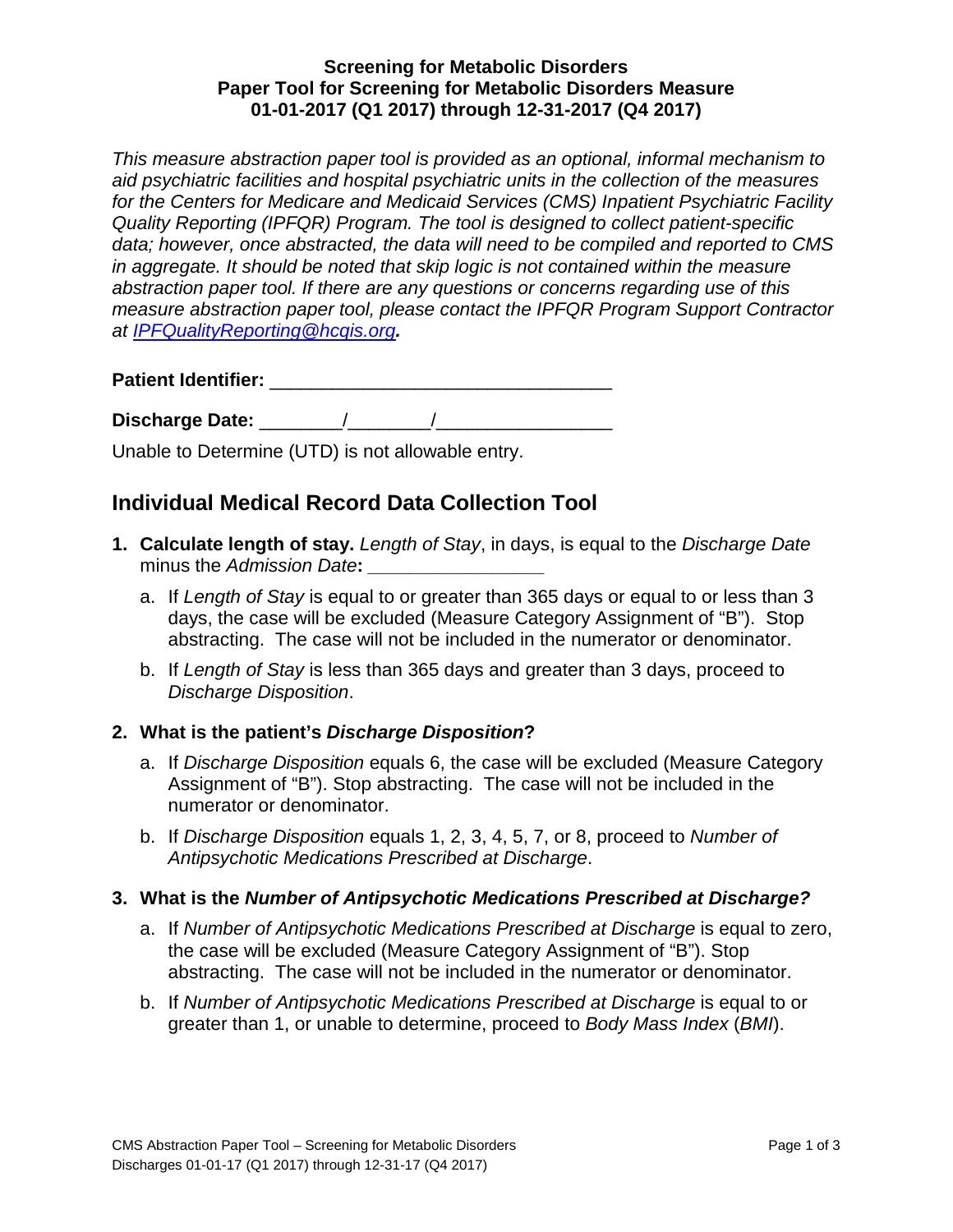### **Screening for Metabolic Disorders Paper Tool for Screening for Metabolic Disorders Measure 01-01-2017 (Q1 2017) through 12-31-2017 (Q4 2017)**

- **4. Was there a numerical value of** *Body Mass Index* **(BMI) documented in the patient's medical record during this stay or at any time during the 12 months prior to discharge?** 
	- a. If *BMI* equals No, proceed to *Reason for Incomplete Metabolic Screening*.
	- b. If *BMI* equals Yes, proceed to *Blood Pressure.*
- **5. Was there a** *Blood Pressure* **(numerical systolic and diastolic values in mmHg) documented in the patient's medical record during this stay or at any time during the 12 months prior to discharge?** 
	- a. If *Blood Pressure* equals No, proceed to *Reason for Incomplete Metabolic Screening*.
	- b. If *Blood Pressure* equals Yes, proceed to *Blood Glucose.*
- **6. Is there documentation of a numerical value of** *Blood Glucose* **in the patient's medical record during this stay or at any time during the 12 months prior to discharge?** 
	- a. If *Blood Glucose* equals No, proceed to *Reason for Incomplete Metabolic Screening*.
	- b. If *Blood Glucose* equals Yes, proceed to *Lipid Panel.*
- **7. Is there documentation of numerical values of all four of the components of a**  *Lipid Panel* **(total cholesterol, triglycerides, high-density lipoprotein cholesterol [HDL-C], and low-density lipoprotein cholesterol [LDL-C]) in the patient's medical record during this stay or at any time during the 12 months prior to discharge?** 
	- a. If *Lipid Panel* equals No, proceed to *Reason for Incomplete Metabolic Screening*.
	- b. If *Lipid Panel* equals Yes, the case will be included (Measure Category Assignment of "E"). Add 1 to BOTH the numerator and denominator count. Stop abstracting.

## **8. Is there a** *Reason for Incomplete Metabolic Screening***?**

- a. If *Reason for Incomplete Metabolic Screening* equals No, the case will be included (Measure Category Assignment of "D"). Add 1 to the denominator and 0 to the numerator. Stop abstracting.
- b. If *Reason for Incomplete Metabolic Screening* equals Yes, the case will be excluded (Measure Category Assignment of "B"). Stop abstracting. The case will not be included in the numerator or denominator.